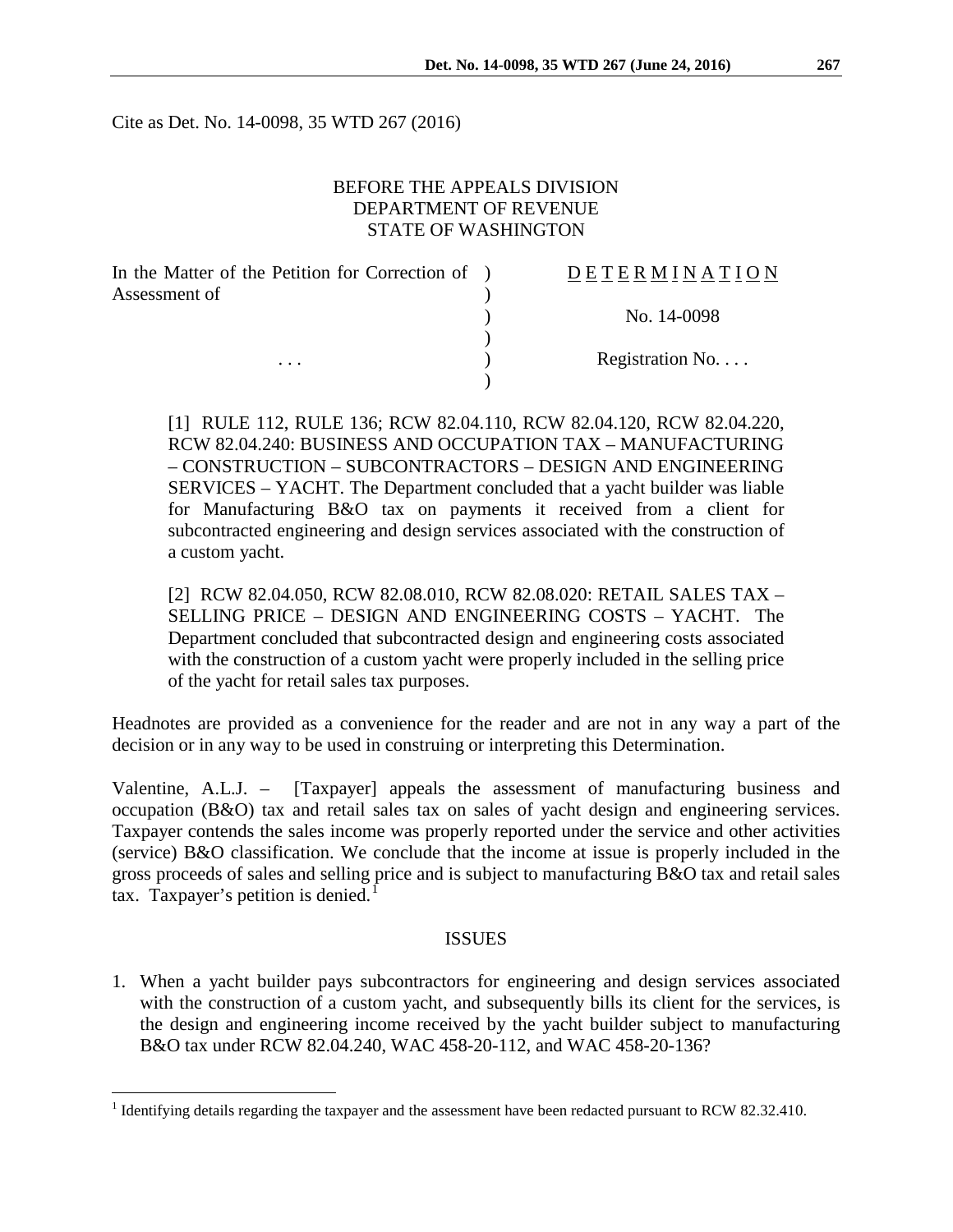2. Are design and engineering costs associated with the construction of a custom yacht properly included in the selling price as defined by RCW 82.08.010 and, therefore, subject to retail sales tax under RCW 82.08.020?

### FINDINGS OF FACT

The audit period at issue is January 1, 2009 through September 30, 2012. The assessment includes \$ . . . for retail sales tax, a \$ . . . credit for B&O tax paid under the service classification, \$ . . . for manufacturing B&O tax, and \$ . . . in interest, for a total assessment of \$ . . . . Taxpayer appeals the entire assessment.

Taxpayer is a second-generation Washington company in the business of building custom luxury yachts. Taxpayer bills customers for time and materials plus an agreed upon profit margin. Taxpayer bills customers monthly as work progresses. The final cost is open-ended because, according to Taxpayer, buyers frequently ask for design changes during luxury yacht construction, particularly to the interiors.<sup>[2](#page-1-0)</sup>

Typically, the building process begins with a potential buyer contacting Taxpayer expressing interest in yacht construction. Prior to the onset of construction, Taxpayer engages the services of a third-party naval architect and a third-party marine designer to design and engineer the yacht to the customer's specifications. Taxpayer's customers often pay the design and engineering costs directly to providers of the services. Sometimes, however, as in the present case, Taxpayer pays the providers for the services and then bills its customer. When Taxpayer pays for these services, it is generally for goodwill or the convenience of the customer. On these occasions, Taxpayer bills its customer for the design, drafting, and engineering costs separately from construction costs. Taxpayer does not add mark-up to the design and engineering costs.

. . .

The income at issue in this case stems from four invoices from Taxpayer to its customer for design, engineering, and drafting services. The invoices are dated July 19, 2011; July 31, 2011; August 31, 2011; and September 30, 2011. The four invoices total \$ . . . . The invoices were all paid in full by October 14, 2011.

The Department of Revenue's (Department) Audit Division (Audit) describes its understanding of the design and construction timeline as follows:<sup>[3](#page-1-1)</sup>

From July to September 2011, taxpayer hired two boat design companies to design a boat for a customer, and then billed the customer for the design fee. After the design was accepted by the customer, taxpayer began the manufacturing process of the boat in January 2012. The boat was finished in September 2012. There was no written contract. Per taxpayer's bookkeeper, it was a handshake deal. Taxpayer reported the design

<span id="page-1-0"></span><sup>&</sup>lt;sup>2</sup> At the hearing, Taxpayer clarifies that design changes occurring during yacht construction are reported and taxed the same as the construction activity.<br><sup>3</sup> These comments are included in Audit's written response, dated March 25, 2013, to Taxpayer's petition. A copy is

<span id="page-1-1"></span>contained within the record.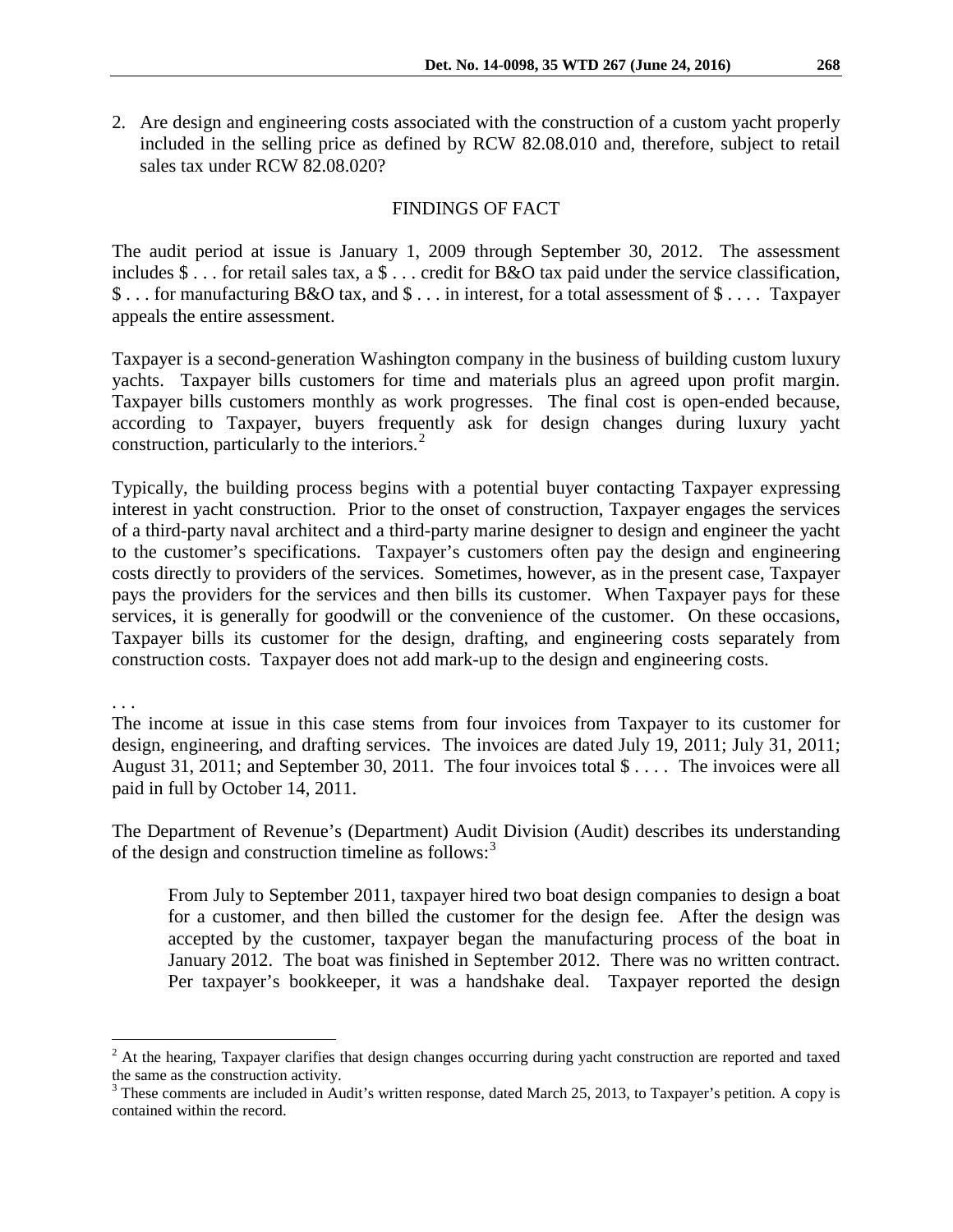income under Service B&O and the manufacturing part under Retailing and [retail sales tax] classifications.

Audit asserts that the design services were provided contemporaneously to the manufacturing of the yacht, thus making the income for both design and manufacturing taxable under the manufacturing B&O classification, with retail sales tax liability as well. In support of its position, Audit cites Det. No. 90-366, 10 WTD 149 (1990) and Det. No. 88-221, 6 WTD 33  $(1998)^4$  $(1998)^4$ 

Taxpayer reported the \$ . . . as income under the service B&O classification. Audit reclassified the income to manufacturing and also assessed retail sales tax (see assessment details above). Taxpayer contends that its original reporting B&O classification of service was proper, thereby relieving Taxpayer of retail sales tax liability. In support of its position, Taxpayer cites Det. No. 92-050, 12 WTD 101 (1993), Det. No. 98-012, 17 WTD 247 (1998), Det. No. 93-158, 13 WTD 302 (1994), and Det. No. 89-43A, 8 WTD [5](#page-2-1) (1989).<sup>5</sup>

# ANALYSIS

1. When a yacht builder pays subcontractors for engineering and design services associated with the construction of a custom yacht, and subsequently bills its client for the services, is the design and engineering income received by the yacht builder subject to manufacturing B&O tax?

RCW 82.04.220 levies the B&O tax for "the act or privilege of engaging in business activities" in Washington. The tax is measured by "the application of rates against *value of products, gross proceeds of sales*, or gross income of the business." *Id.*

(Emphasis added.)

A person or business entity engaged in providing engineering and design services typically reports gross income under the service  $B&O$  classification.<sup>[6](#page-2-2)</sup>

A person or business entity reports gross income under the manufacturing B&O classification if the person or business entity "either directly or by contracting with others for the necessary labor or mechanical services, manufactures for sale or for commercial or industrial use from his or her own materials or ingredients any articles, substances, or commodities."<sup>[7](#page-2-3)</sup> The phrase "to manufacture" means "all activities of a commercial or industrial nature wherein labor or skill is applied, by hand or machinery, to materials so that as a result thereof a new, different or useful

<span id="page-2-0"></span> $4$  10 WTD 149 deals with architecture and design services associated with a contract for construction of a building on real property. 6 WTD 33 deals with engineering services associated with the repair of tangible personal property.

<span id="page-2-1"></span> $5$  17 WTD 247 deals with the development, sale, and installation of software for the seafood processing industry. 12 WTD 101 deals with photo session fees and beauty salon services. 13 WTD 302 deals with use/deferred sales tax on the use of software support services. 8 WTD 5 deals with modifications to software programs.

<span id="page-2-2"></span><sup>&</sup>lt;sup>6</sup> RCW 82.04.290(2); WAC 458-20-224; WAC 458-20-138.<br><sup>7</sup> RCW 82.04.110(1), WAC 458-20-136.

<span id="page-2-3"></span>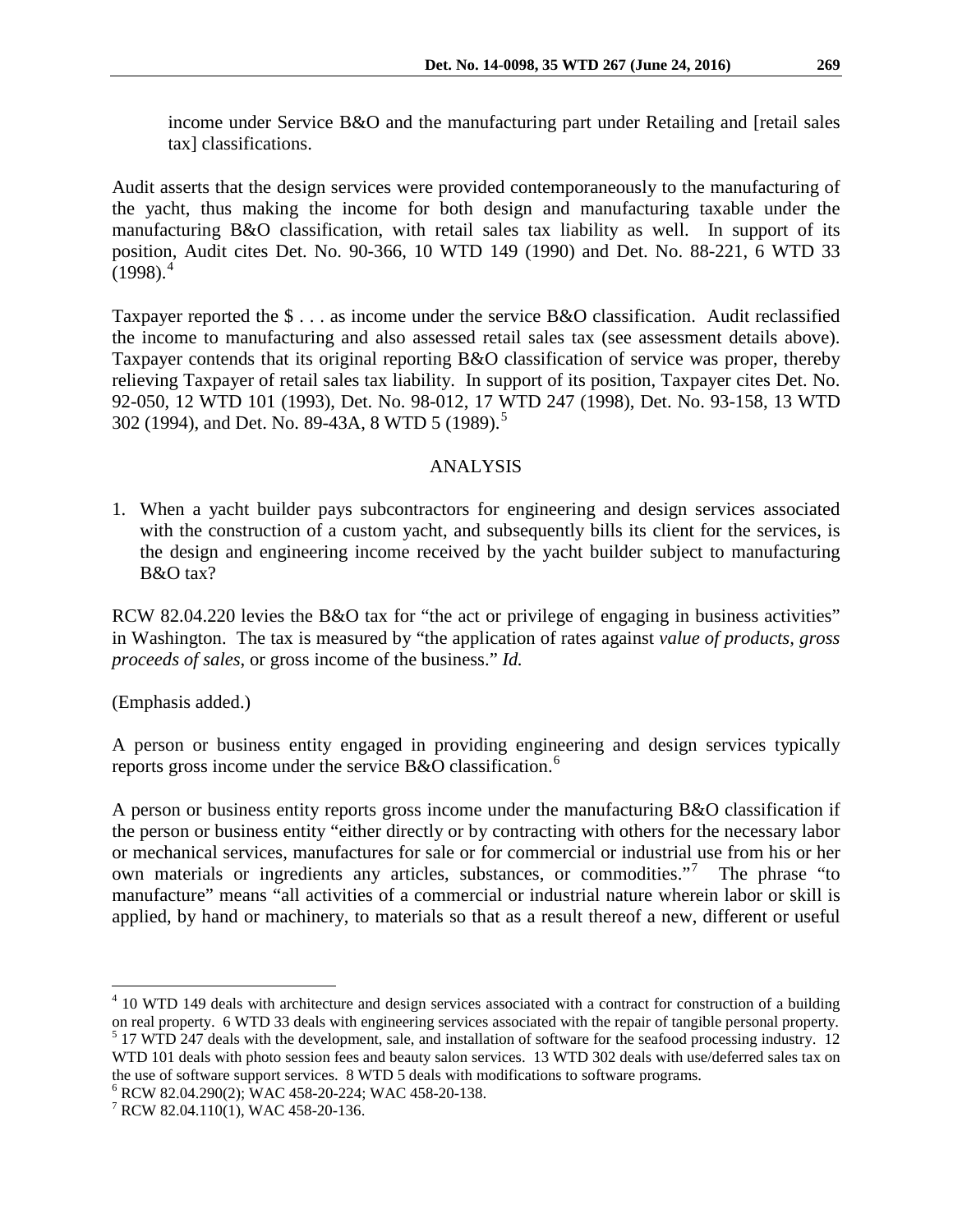substance or article of tangible personal property is produced for sale or commercial or industrial use, and includes: (a) The production or fabrication of special made or custom made articles."<sup>[8](#page-3-0)</sup>

Taxpayer constructs custom yachts for sale. Clearly, then, Taxpayer's yacht building activities are properly classified as manufacturing for B&O tax purposes. There is agreement between Audit and Taxpayer on this issue. The question, however, is whether income received for the naval architecture and marine design services at issue is properly reported under the manufacturing B&O classification as well.

Manufacturers in this state are taxed, for B&O tax purposes, on the "value of the products."<sup>[9](#page-3-1)</sup> "*The value of products . . . manufactured shall be determined by the gross proceeds derived from the sale thereof* whether such sale is at wholesale or at retail."<sup>[10](#page-3-2)</sup> "Gross proceeds of sales" means "the value proceeding or accruing from the sale of tangible personal property . . . and/or for other services rendered, *without any deduction on account of the cost of property sold, the cost of materials used, labor costs, interest, discount paid, delivery costs, taxes, or any other expense whatsoever paid* or accrued and without any deduction on account of losses."<sup>[11](#page-3-3)</sup> The measure of B&O tax for manufacturers, such as Taxpayer, who do business on the basis of "costplus" or "time and material" contracts "includes the amount of profit or fee above cost received, plus the reimbursements or prepayments received on account of materials and supplies, labor costs, taxes paid, *payments made to subcontractors*, *and all other costs and expenses incurred by the manufacturer* or processor for hire."<sup>[12](#page-3-4)</sup>

In the present case, Taxpayer's customer was not billed directly by the naval architect and marine designer for the engineering and design services. Taxpayer paid the costs directly to the subcontractors and billed its client for these services in addition to billing and receiving payment for the yacht construction itself. Manufacturers pay B&O tax on the "gross proceeds of sales" a term that means the value gained from the sale of tangible personal property, and/or for services rendered, without deductions allowed for labor or any other expense.<sup>13</sup> We conclude, therefore, that Taxpayer's income derived from its customer's payments for design and engineering services is properly included in the "gross proceeds of sales," as related to the manufacturing of the yacht at issue, and, therefore, properly reported under the manufacturing B&O classification. Taxpayer's petition is denied on this issue.

2. Are design and engineering costs associated with the construction of a custom yacht properly included in the selling price of the yacht and, therefore, subject to retail sales tax?

RCW 82.08.020 imposes retail sales tax "on each retail sale in this state . . . unless the sale is specifically excluded from the RCW 82.04.050 definition of a retail sale." The "selling price"

<span id="page-3-2"></span>

<span id="page-3-1"></span><span id="page-3-0"></span><sup>&</sup>lt;sup>8</sup> RCW 82.04.120(1)(a). See also WAC 458-20-136.<br><sup>9</sup> RCW 82.04.240. See also WAC 458-20-136.<br><sup>10</sup> RCW 82.04.450. *See also* WAC 458-20-112: "The law provides . . . that under the . . . manufacturing [classification] of the business and occupation tax the value of products . . . manufactured shall be determined by the gross proceeds of sales in every instance in which a bona fide sale of such products is made, and whether sold at wholesale or at retail." (Emphasis added.)

<span id="page-3-4"></span><span id="page-3-3"></span><sup>&</sup>lt;sup>11</sup> RCW 82.04.070. *See also* WAC 458-20-112. (Emphasis added).<br><sup>12</sup> WAC 458-20-136. (Emphasis added.)<br><sup>13</sup> *Id.* 

<span id="page-3-5"></span>